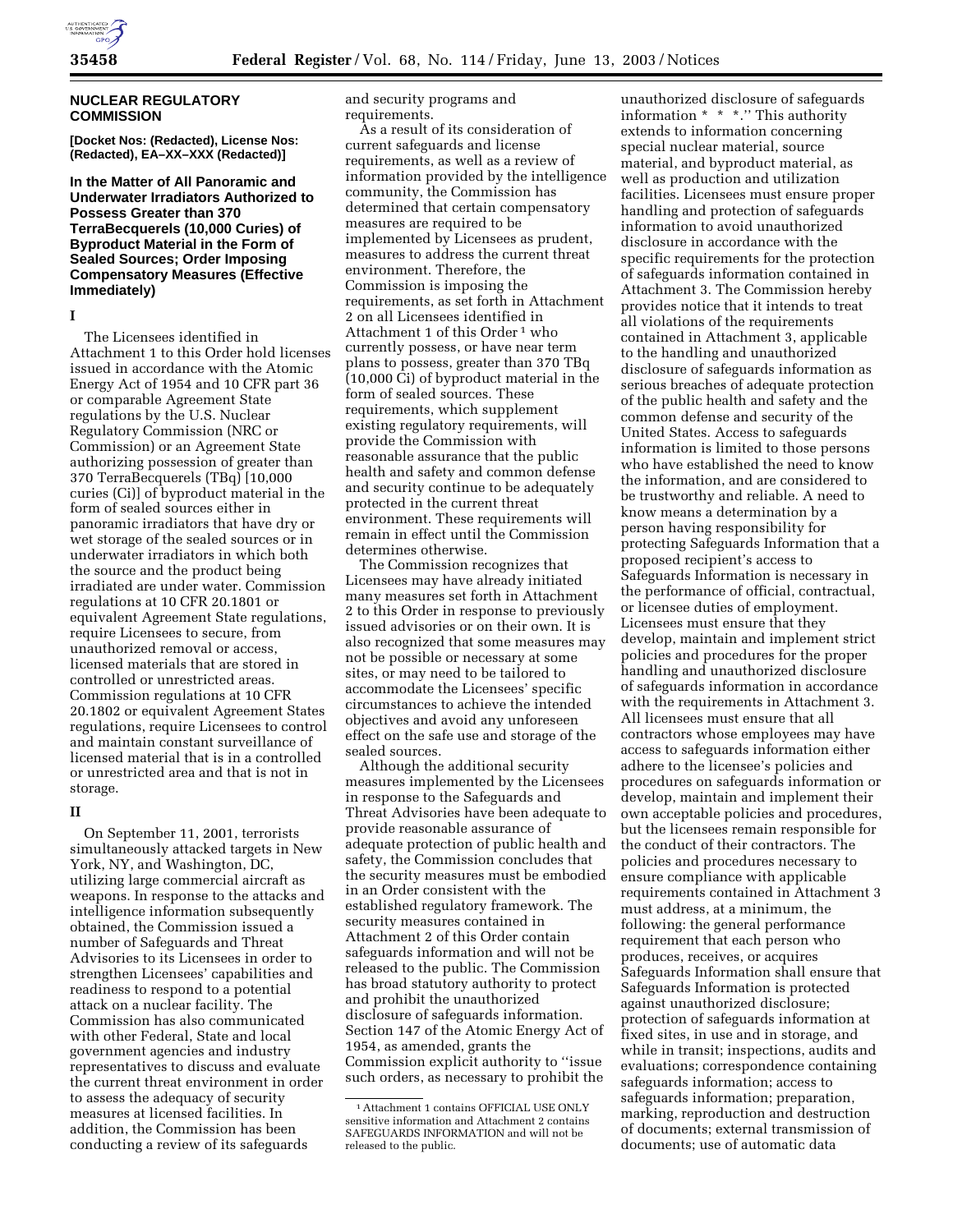processing systems; and removal of the Safeguards Information category.

In order to provide assurance that the Licensees are implementing prudent measures to achieve a consistent level of protection to address the current threat environment, all Licensees who hold licenses issued by the U.S. Nuclear Regulatory Commission or an Agreement State authorizing possession greater than 370 TBq (10,000 Ci) of byproduct material in the form of sealed sources in a panoramic or underwater irradiator shall implement the requirements identified in Attachment 2 to this Order. In addition, pursuant to 10 CFR § 2.202, I find that in light of the common defense and security matters identified above, which warrant the issuance of this Order, the public health, safety and interest require that this Order be effective immediately.

### **III**

Accordingly, pursuant to Sections 81, 161b, 161i, 161o, 182 and 186 of the Atomic Energy Act of 1954, as amended, and the Commission's regulations in 10 CFR 2.202, 10 CFR part 30, and 10 CFR part 36, *it is hereby ordered,* effective immediately, that all licensees identified in Attachment 1 to this order shall comply with the requirements of this order as follows:

A. All licensees shall, notwithstanding the provisions of any Commission or Agreement State regulation or license to the contrary, comply with the requirements described in Attachment 2 to this Order. The licensee shall immediately start implementation of the requirements in Attachment 2 to the Order and shall complete implementation by December 3, 2003 [180 days from date of this Order], or the first day that greater than 370 TBq (10,000 Ci) of byproduct material in the form of sealed sources is possessed, which ever is later.

B. 1. The Licensee shall, within twenty (20) days of the date of this Order, notify the Commission, (1) if it is unable to comply with any of the requirements described in Attachment 2, (2) if compliance with any of the requirements is unnecessary in its specific circumstances, or (3) if implementation of any of the requirements would cause the Licensee to be in violation of the provisions of any Commission or Agreement State regulation or its license. The notification shall provide the Licensee's justification for seeking relief from or variation of any specific requirement.

B. If the Licensee considers that implementation of any of the requirements described in Attachment 2 to this Order would adversely impact

safe operation of the facility, the Licensee must notify the Commission, within twenty (20) days of this Order, of the adverse safety impact, the basis for its determination that the requirement has an adverse safety impact, and either a proposal for achieving the same objectives specified in the Attachment 2 requirement in question, or a schedule for modifying the facility to address the adverse safety condition. If neither approach is appropriate, the Licensee must supplement its response to Condition B.1 of this Order to identify the condition as a requirement with which it cannot comply, with attendant justifications as required in Condition B.1.

C. 1. The Licensee shall, within twenty (20) days of the date of this Order, submit to the Commission a schedule for completion of each requirement described in Attachment 2.

2. The Licensee shall report to the Commission when they have achieved full compliance with the requirements described in Attachment 2.

D. Notwithstanding any provisions of the Commission's or Agreement State's regulations to the contrary, all measures implemented or actions taken in response to this order shall be maintained until the Commission determines otherwise.

Licensee response to Conditions B.1, B.2, C.1, and C.2 above shall be submitted to the Director, Office of Nuclear Material Safety and Safeguards, U.S. Nuclear Regulatory Commission, Washington, DC 20555–0001. In addition, Licensee submittals that contain specific physical protection or security information considered to be safeguards information shall be put in a separate enclosure or attachment and, marked as ''SAFEGUARDS INFORMATION—MODIFIED HANDLING'' and mailed (no electronic transmittals *i.e.*, no e-mail or FAX) to the NRC in accordance with Attachment 3.

The Director, Office of Nuclear Material Safety and Safeguards, may, in writing, relax or rescind any of the above conditions upon demonstration by the Licensee of good cause.

### **IV**

In accordance with 10 CFR 2.202, the Licensee must, and any other person adversely affected by this Order may, submit an answer to this Order, and may request a hearing on this Order, within twenty (20) days of the date of this Order. Where good cause is shown, consideration will be given to extending the time to request a hearing. A request for extension of time in which to submit an answer or request a hearing must be

made in writing to the Director, Office of Nuclear Material Safety and Safeguards, U.S. Nuclear Regulatory Commission, Washington, DC 20555, and include a statement of good cause for the extension. The answer may consent to this Order. Unless the answer consents to this Order, the answer shall, in writing and under oath or affirmation, specifically set forth the matters of fact and law on which the Licensee or other person adversely affected relies and the reasons as to why the Order should not have been issued. Any answer or request for a hearing shall be submitted to the Secretary, Office of the Secretary of the Commission, U.S. Nuclear Regulatory Commission, ATTN: Rulemakings and Adjudications Staff, Washington, DC 20555–0001. Copies also shall be sent to the Director, Office of Nuclear Material Safety and Safeguards, U.S. Nuclear Regulatory Commission, Washington, DC 20555, to the Assistant General Counsel for Materials Litigation and Enforcement at the same address, and to the Licensee if the answer or hearing request is by a person other than the Licensee. Because of possible disruptions in delivery of mail to United States Government offices, it is requested that answers and requests for hearing be transmitted to the Secretary of the Commission either by means of facsimile transmission to (301) 415– 1101 or by e-mail to *hearingdocket@nrc.gov* and also to the Office of the General Counsel either by means of facsimile transmission to (301) 415–3725 or by e-mail to *OGCMailCenter@nrc.gov.* If a person other than the Licensee requests a hearing, that person shall set forth with particularity the manner in which his interest is adversely affected by this Order and shall address the criteria set forth in 10 CFR 2.714(d).

If a hearing is requested by the Licensee or a person whose interest is adversely affected, the Commission will issue an Order designating the time and place of any hearing. If a hearing is held, the issue to be considered at such hearing shall be whether this Order should be sustained.

Pursuant to 10 CFR 2.202(c)(2)(i), the Licensee may, in addition to demanding a hearing, at the time the answer is filed or sooner, move the presiding officer to set aside the immediate effectiveness of the Order on the ground that the Order, including the need for immediate effectiveness, is not based on adequate evidence but on mere suspicion, unfounded allegations, or error.

In the absence of any request for hearing, or written approval of an extension of time in which to request a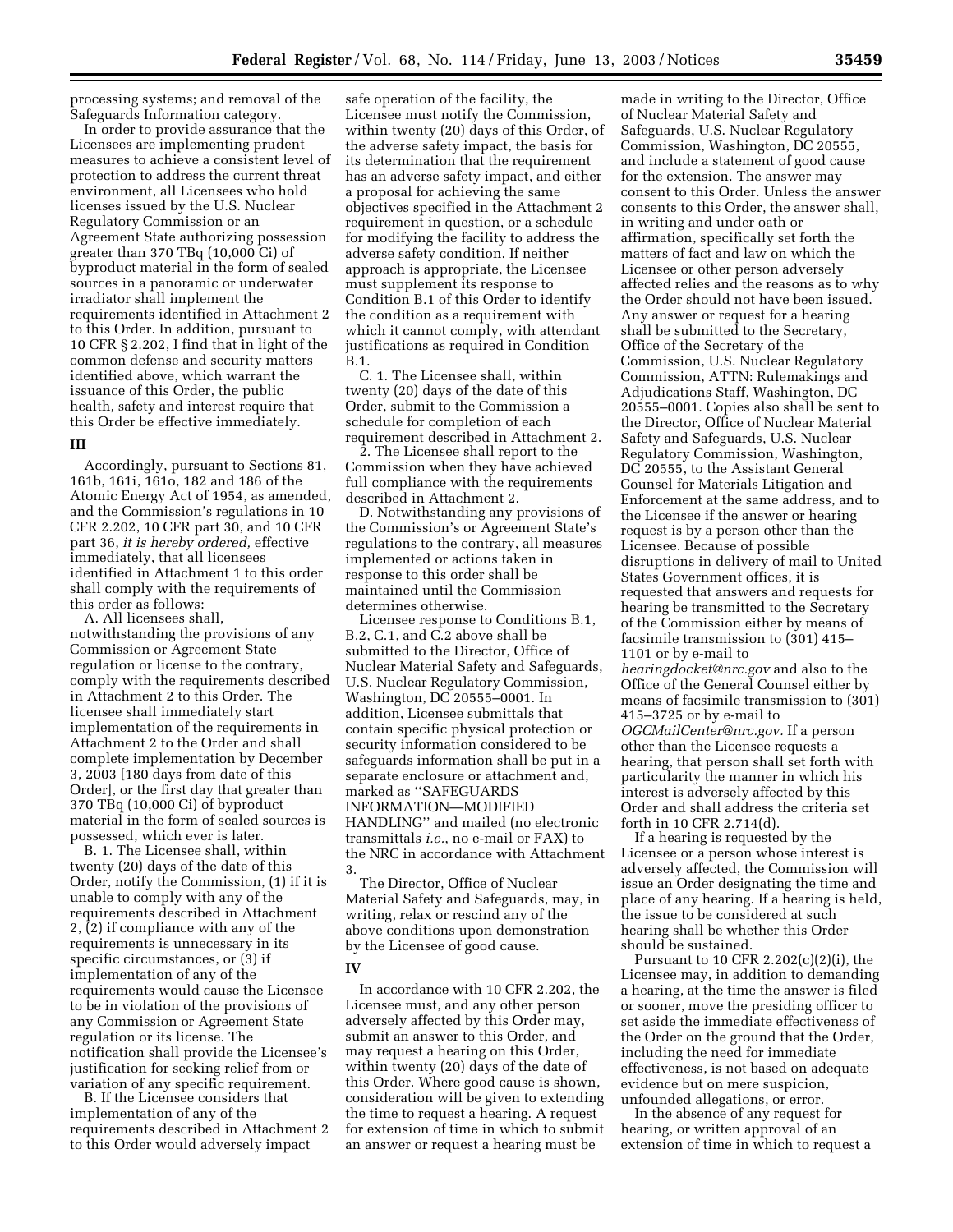hearing, the provisions specified in Section III above shall be final twenty (20) days from the date of this Order without further order or proceedings. If an extension of time for requesting a hearing has been approved, the provisions specified in Section III shall be final when the extension expires if a hearing request has not been received. An answer or a request for hearing shall not stay the immediate effectiveness of this order.

Dated this 6th day of June, 2003.

For the Nuclear Regulatory Commission **Margaret V. Federline,** 

*Deputy Director, Office of Nuclear Material Safety and Safeguards.*

Attachments 1 and 2—Redacted

Attachment 3—Modified Handling Requirements for the Protection of Certain Safeguards Information (SGI– M)

#### **General Requirement**

Information and material that the U.S. Nuclear Regulatory Commission (NRC) determines are safeguards information must be protected from unauthorized disclosure. In order to distinguish information needing modified protection requirements from the safeguards information for reactors and fuel cycle facilities that require a higher level of protection, the term ''Safeguards Information-Modified Handling'' (SGI– M) is being used as the distinguishing marking for certain materials licensees. Each person who produces, receives, or acquires SGI–M shall ensure that it is protected against unauthorized disclosure. To meet this requirement, licensees and persons shall establish and maintain an information protection system that includes the measures specified below. Information protection procedures employed by state and local police forces are deemed to meet these requirements.

#### **Persons Subject to These Requirements**

Any person, whether or not a licensee of the NRC, who produces, receives, or acquires SGI–M is subject to the requirements (and sanctions) of this document. Firms and their employees that supply services or equipment to materials licensees would fall under this requirement if they possess facility SGI-M. A licensee must inform contractors and suppliers of the existence of these requirements and the need for proper protection. (*See* more under Conditions for Access.)

State or local police units who have access to SGI-M are also subject to these requirements. However, these organizations are deemed to have adequate information protection

systems. The conditions for transfer of information to a third party, *i.e.*, needto-know, would still apply to the police organization as would sanctions for unlawful disclosure. Again, it would be prudent for licensees who have arrangements with local police to advise them of the existence of these requirements.

# **Criminal and Civil Sanctions**

The Atomic Energy Act of 1954, as amended, explicitly provides that any person, ''whether or not a licensee of the Commission, who violates any regulations adopted under this section shall be subject to the civil monetary penalties of section 234 of this Act.'' Section 147a. of the Act. Furthermore, willful violation of any regulation or order governing safeguards information is a felony subject to criminal penalties in the form of fines or imprisonment, or both. (*See* sections 147b. and 223 of the Act.)

### **Conditions for Access**

Access to SGI–M beyond the initial recipients of the order will be governed by the background check requirements imposed by the order. Access to SGI–M by licensee employees, agents, or contractors must include both an appropriate need-to-know determination by the licensee, as well as a determination concerning the trustworthiness of individuals having access to the information. Employees of an organization affiliated with the licensee's company, *e.g.*, a parent company, may be considered as employees of the licensee for access purposes.

## **Need-to-Know**

Need-to-know is defined as a determination by a person having responsibility for protecting SGI–M that a proposed recipient's access to SGI–M is necessary in the performance of official, contractual, or licensee duties of employment. The recipient should be made aware that the information is SGI– M and those having access to it are subject to these requirements as well as criminal and civil sanctions for mishandling the information.

#### **Occupational Groups**

Dissemination of SGI–M is limited to individuals who have an established need-to-know and who are members of certain occupational groups. These occupational groups are:

1. An employee, agent, or contractor of an applicant, a licensee, the Commission, or the United States Government;

2. A member of a duly authorized committee of the Congress;

3. The Governor of a State or his designated representative;

4. A representative of the International Atomic Energy Agency (IAEA) engaged in activities associated with the US/IAEA Safeguards Agreement who has been certified by the NRC;

5. A member of a state or local law enforcement authority that is responsible for responding to requests for assistance during safeguards emergencies;

6. A person to whom disclosure is ordered pursuant to 10 CFR 2.744(e); or

7. State Radiation Control Program Directors (and State Homeland Security Directors) or their designees.

In a generic sense, the individuals described above in (II) through (VII) are considered to be trustworthy by virtue of their employment status. For nongovernmental individuals in group (1) above, a determination of reliability and trustworthiness is required. Discretion must be exercised in granting access to these individuals. If there is any indication that the recipient would be unwilling or unable to provide proper protection for the SGI–M, they are not authorized to receive SGI–M.

## **Information Considered for Safeguards Information Designation**

Information deemed SGI–M is information the disclosure of which could reasonably be expected to have a significant adverse effect on the health and safety of the public or the common defense and security by significantly increasing the likelihood of theft, diversion, or sabotage of materials or facilities subject to NRC jurisdiction. SGI–M identifies safeguards information which is subject to these requirements. These requirements are necessary in order to protect quantities of nuclear material significant to the health and safety of the public or common defense and security.

The overall measure for consideration of SGI–M is the usefulness of the information (security or otherwise) to an adversary in planning or attempting a malevolent act. The specificity of the information increases the likelihood that it will be useful to an adversary.

#### **Protection While in Use**

While in use, SGI–M shall be under the control of an authorized individual. This requirement is satisfied if the SGI– M is attended by an authorized individual even though the information is in fact not constantly being used. SGI–M, therefore, within alarm stations, continuously manned guard posts or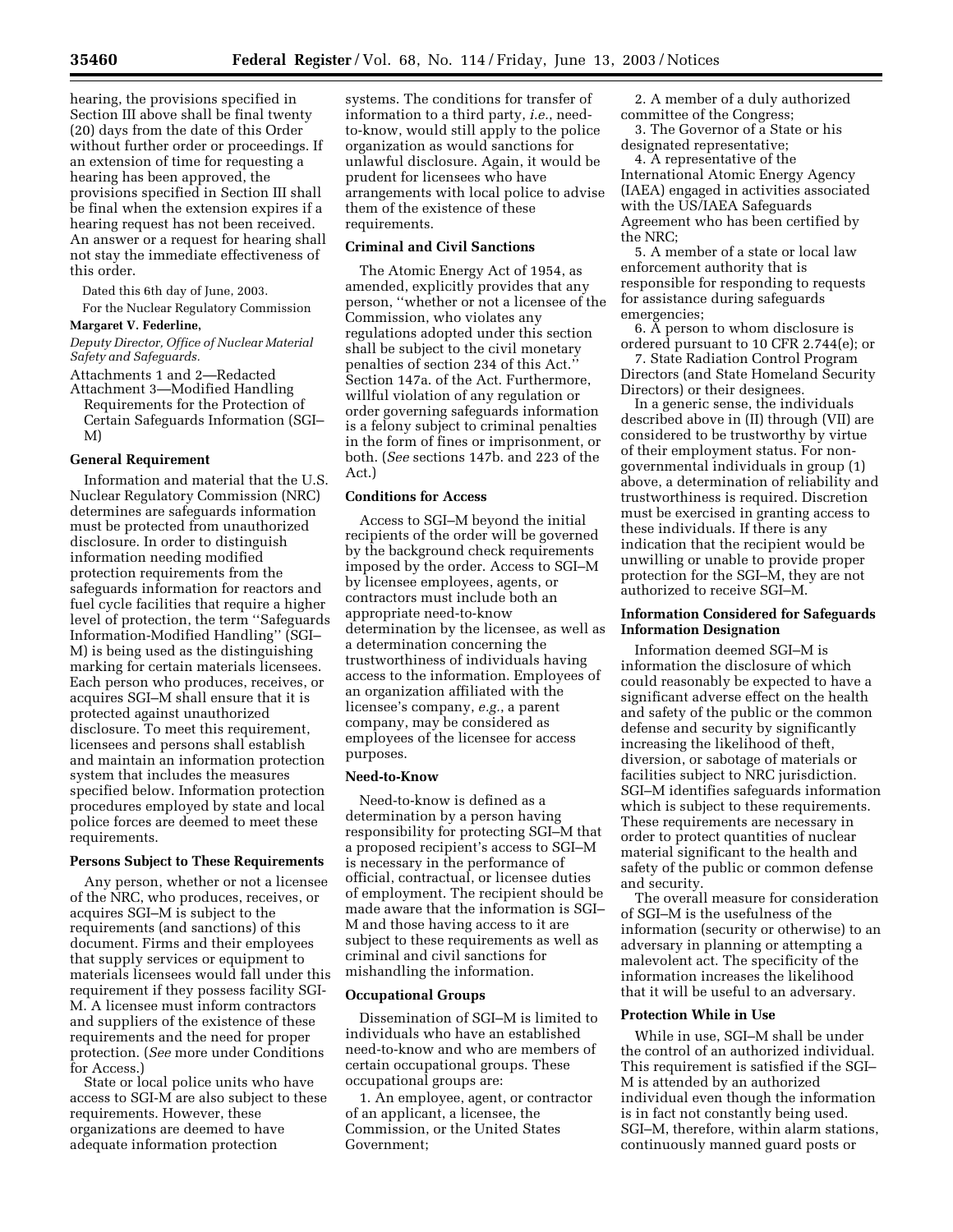ready rooms need not be locked in file drawers or storage containers.

Under certain conditions the general control exercised over security zones or areas would be considered to meet this requirement. The primary consideration is limiting access to those who have a need-to-know. Some examples would be:

Alarm stations, guard posts and guard ready rooms;

Engineering or drafting areas if visitors are escorted and information is not clearly visible;

Plant maintenance areas if access is restricted and information is not clearly visible; and

Administrative offices (*e.g.*, central records or purchasing) if visitors are escorted and information is not clearly visible.

### **Protection While in Storage**

While unattended, SGI–M shall be stored in a locked file drawer or container. Knowledge of lock combinations or access to keys protecting SGI–M shall be limited to a minimum number of personnel for operating purposes who have a ''needto-know'' and are otherwise authorized access to SGI–M in accordance with these requirements. Access to lock combinations or keys shall be strictly controlled so as to prevent disclosure to an unauthorized individual.

### **Transportation of Documents and Other Matter**

Documents containing SGI–M when transmitted outside an authorized place of use or storage shall be enclosed in two sealed envelopes or wrappers. The inner envelope or wrapper shall contain the name and address of the intended recipient, and be marked both sides, top and bottom with the words ''Safeguards Information—Modified Handling.'' The outer envelope or wrapper must be addressed to the intended recipient, must contain the address of the sender, and must not bear any markings or indication that the document contains SGI–M.

SGI–M may be transported by any commercial delivery company that provides nation-wide overnight service with computer tracking features, U.S. first class, registered, express, or certified mail, or by any individual authorized access pursuant to these requirements.

Within a facility, SGI–M may be transmitted using a single opaque envelope. It may also be transmitted within a facility without single or double wrapping, provided adequate measures are taken to protect the material against unauthorized

disclosure. Individuals transporting SGI–M should retain the documents in their personal possession at all times or ensure that the information is appropriately wrapped and also secured to preclude compromise by an unauthorized individual.

### **Preparation and Marking of Documents**

While the NRC is the sole authority for determining what specific information may be designated as ''SGI– M,'' originators of documents are responsible for determining whether those documents contain such information. Each document or other matter that contains SGI–M shall be marked ''Safeguards Information— Modified Handling'' in a conspicuous manner on the top and bottom of the first page to indicate the presence of protected information. The first page of the document must also contain (i) the name, title, and organization of the individual authorized to make a SGI–M determination, and who has determined that the document contains SGI–M, (ii) the date the document was originated or the determination made, (iii) an indication that the document contains SGI–M, and (iv) an indication that unauthorized disclosure would be subject to civil and criminal sanctions. Each additional page shall be marked in a conspicuous fashion at the top and bottom with letters denoting ''Safeguards Information—Modified Handling.

In additional to the ''Safeguards Information—Modified Handling'' markings at the top and bottom of page, transmittal letters or memoranda which do not in themselves contain SGI–M shall be marked to indicate that attachments or enclosures contain SGI– M but that the transmittal does not (*e.g.*, ''When separated from SGI–M enclosure(s), this document is decontrolled'').

In addition to the information required on the face of the document, each item of correspondence that contains SGI–M shall, by marking or other means, clearly indicate which portions (*e.g.*, paragraphs, pages, or appendices) contain SGI–M and which do not. Portion marking is not required for physical security and safeguards contingency plans.

All documents or other matter containing SGI–M in use or storage shall be marked in accordance with these requirements. A specific exception is provided for documents in the possession of contractors and agents of licensees that were produced more than one year prior to the effective date of the order. Such documents need not be marked unless they are removed from

file drawers or containers. The same exception applies to old documents stored away from the facility in central files or corporation headquarters.

Since information protection procedures employed by state and local police forces are deemed to meet NRC requirements, documents in the possession of these agencies need not be marked as set forth in this document.

#### **Removal From SGI–M Category**

Documents containing SGI–M shall be removed from the SGI–M category (decontrolled) only after the NRC determines that the information no longer meets the criteria of SGI–M. Licensees have the authority to make determinations that specific documents which they created no longer contain SGI–M information and may be decontrolled. Consideration must be exercised to ensure that any document decontrolled shall not disclose SGI–M in some other form or be combined with other unprotected information to disclose SGI–M. The authority to determine that a document may be decontrolled may be exercised only by, or with the permission of, the individual (or office) who made the original determination. The document should indicate the name and organization of the individual removing the document from the SGI–M category and the date of the removal. Other persons who have the document in their possession should be notified of the decontrolling of the document.

## **Reproduction of Matter Containing SGI–M**

SGI–M may be reproduced to the minimum extent necessary consistent with need without permission of the originator. Newer digital copiers which scan and retain images of documents represent a potential security concern. If the copier is retaining SGI–M information in memory, the copier cannot be connected to a network. It should also be placed in a location that is cleared and controlled for the authorized processing of SGI–M information. Different copiers have different capabilities, including some which come with features that allow the memory to be erased. Each copier would have to be examined from a physical security perspective.

# **Use of Automatic Data Processing (ADP) Systems**

SGI–M may be processed or produced on an ADP system provided that the system is assigned to the licensee's or contractor's facility and requires the use of an entry code/password for access to stored information. Licensees are